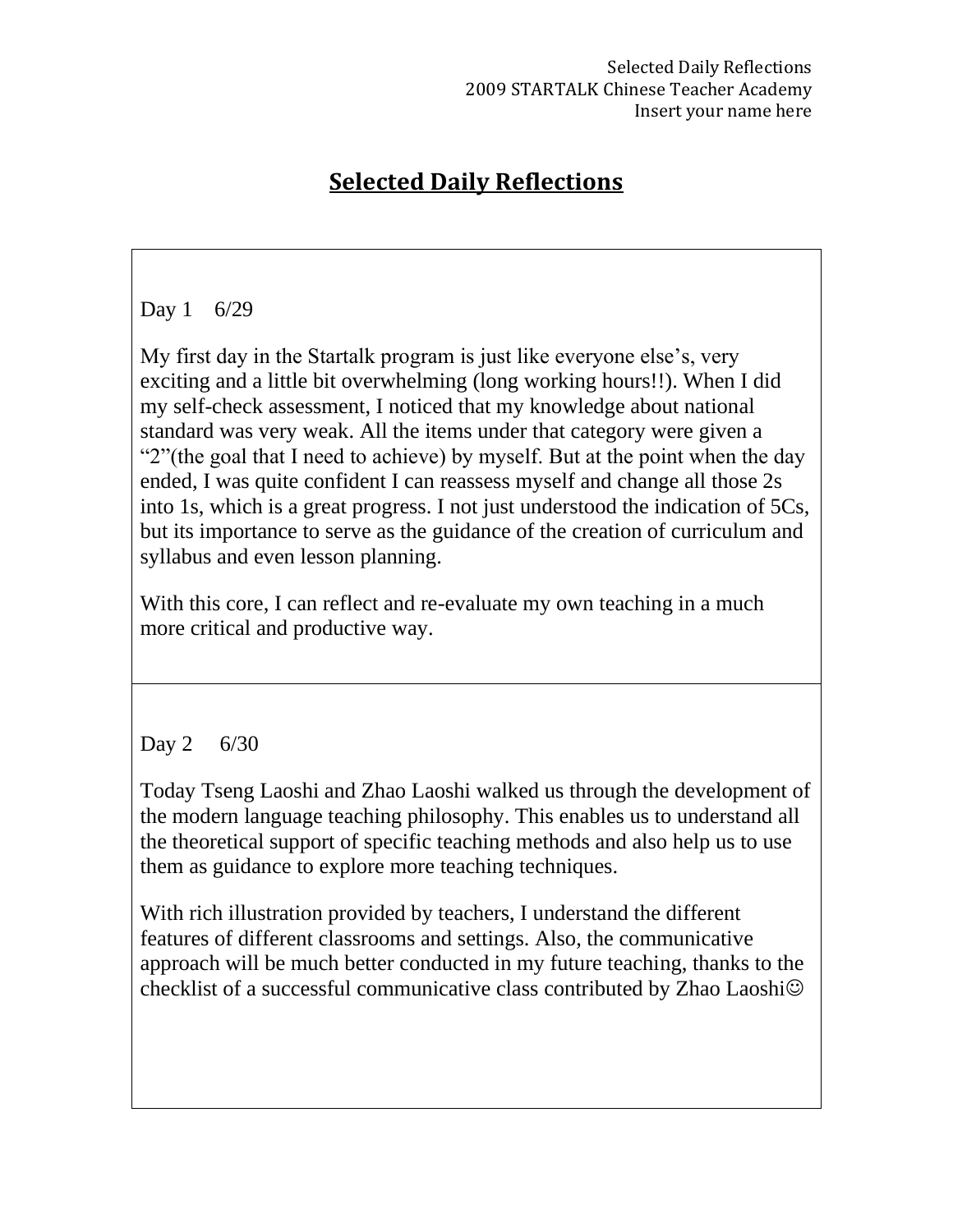## Day 3 7/1

By using the illustration of the brain structure, Zhao Laoshi explained to us how people are different and special in every way they are. Students may have different ways to process information input and the same teaching method may end up in totally different effects, which means language instructors should differentiate students and cater to their learning habits. That will be quite challenging for multi-level class, but still manageable if the teacher tries hard enough.

The demonstration of Helen Small was very inspiring. Being brand-new beginners of German, we personally experienced how TPR can accelerate students' acquisition. It's a total immersion class, but students can understand all instructions and what's more amazing is that I was able to produce a short story in German with the help of physical movement first and then without it within 40 minutes!

Now I believe that visual aid and physical movement can significantly improve the quality of language class. Not just knowing that, I just became a strong believer of TPR.

# Day 4 7/2

Today's class is based more on first-hand experience and it's very refreshing after 3-day long theoretical learning. Zhao Laoshi and Tseng Laoshi's demonstration persuaded everyone in the program that total immersion is definitely possible. And meaningful context is crucial to convey messages to students.

We discussed the video-clip we watched yesterday as homework. I presented some of my critical thoughts and discussed with other teachers. Their response gave me a lot of inspirations.

Pinyin is always something causing headache for my teaching. The hints and websites Zhao Laoshi shared with us are simply **WUNDERBAR!**